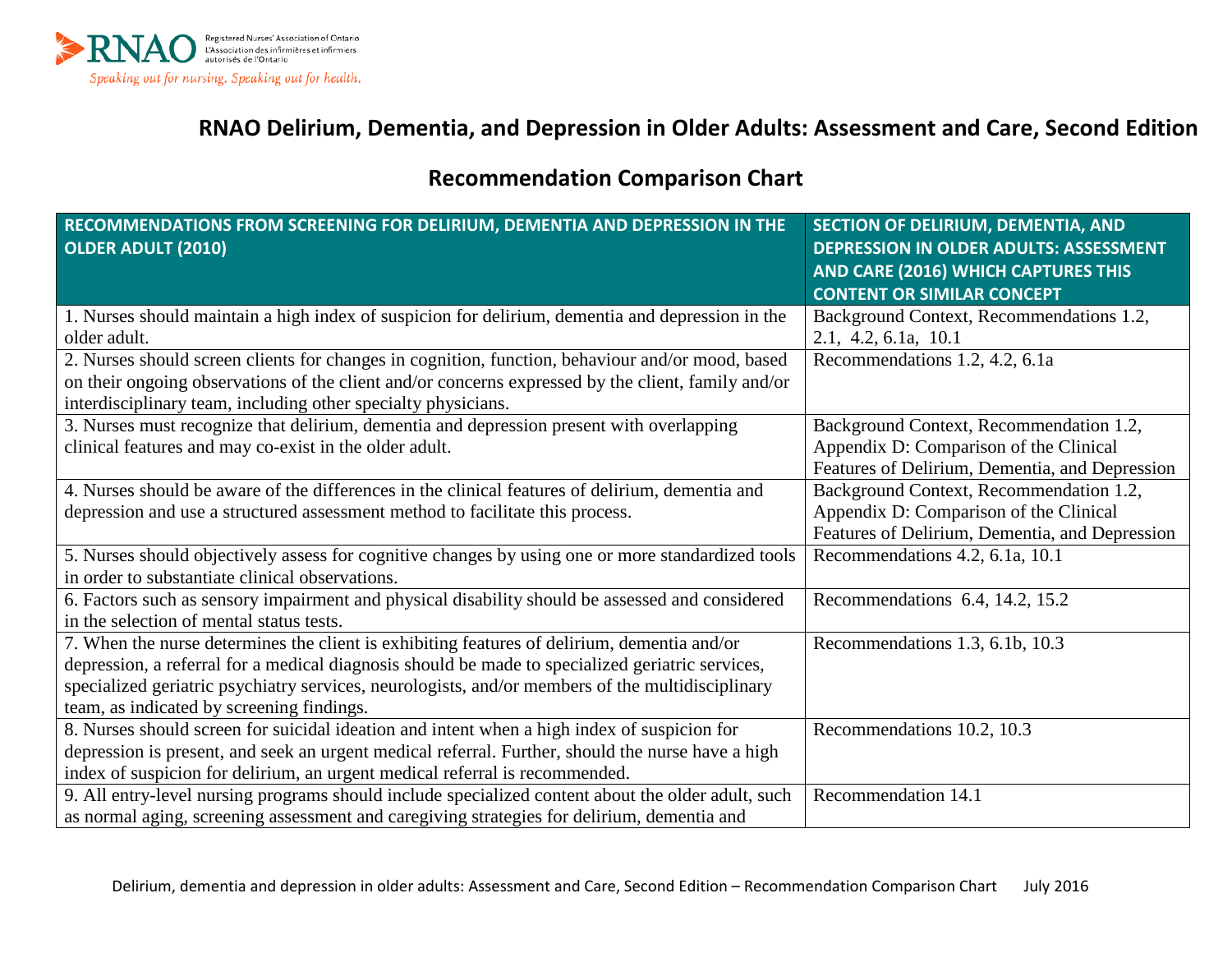

| RECOMMENDATIONS FROM SCREENING FOR DELIRIUM, DEMENTIA AND DEPRESSION IN THE<br><b>OLDER ADULT (2010)</b>                                                                                                                                                                                                                                                                                                                                | SECTION OF DELIRIUM, DEMENTIA, AND<br><b>DEPRESSION IN OLDER ADULTS: ASSESSMENT</b><br>AND CARE (2016) WHICH CAPTURES THIS |
|-----------------------------------------------------------------------------------------------------------------------------------------------------------------------------------------------------------------------------------------------------------------------------------------------------------------------------------------------------------------------------------------------------------------------------------------|----------------------------------------------------------------------------------------------------------------------------|
|                                                                                                                                                                                                                                                                                                                                                                                                                                         | <b>CONTENT OR SIMILAR CONCEPT</b>                                                                                          |
| depression. Nursing students should be provided with opportunities to care for older adults.                                                                                                                                                                                                                                                                                                                                            |                                                                                                                            |
| 10. Organizations should consider screening assessments of the older C adult's mental health<br>status as integral to nursing practice. Integration of a variety of professional development<br>opportunities to support nurses in effectively developing skills in assessing the individual for<br>delirium, dementia and depression is recommended. These opportunities will vary depending on<br>model of care and practice setting. | Recommendations 14.2, 15.3                                                                                                 |
| 11. Nursing best practice guidelines can be successfully implemented only where there are                                                                                                                                                                                                                                                                                                                                               | Recommendations 15.3, Evaluating and                                                                                       |
| adequate planning, resources, organizational and administrative support, as well as appropriate<br>facilitation. Organizations may wish to develop a plan for implementation that includes:                                                                                                                                                                                                                                             | Monitoring this Guideline, Appendix L:<br>Description of the Toolkit                                                       |
| An assessment of organizational readiness and barriers to education. Involvement of all<br>members (whether in a direct or indirect supportive function) who will contribute to the<br>implementation process.                                                                                                                                                                                                                          |                                                                                                                            |
| Dedication of a qualified individual to provide the support needed for the education and<br>$\bullet$<br>implementation process.                                                                                                                                                                                                                                                                                                        |                                                                                                                            |
| Ongoing opportunities for discussion and education to reinforce the importance of best<br>practices.                                                                                                                                                                                                                                                                                                                                    |                                                                                                                            |
| Opportunities for reflection on personal and organizational experience in implementing<br>$\bullet$<br>guidelines.                                                                                                                                                                                                                                                                                                                      |                                                                                                                            |
| In this regard, RNAO (through a panel of nurses, researchers and administrators) has developed<br>the "Toolkit: Implementation of clinical practice guidelines", based on available evidence,<br>theoretical perspectives and consensus. The RNAO strongly recommends the use of this Toolkit<br>for guiding the implementation of the best practice guideline on "Screening for Delirium,<br>Dementia and Depression in Older Adults". |                                                                                                                            |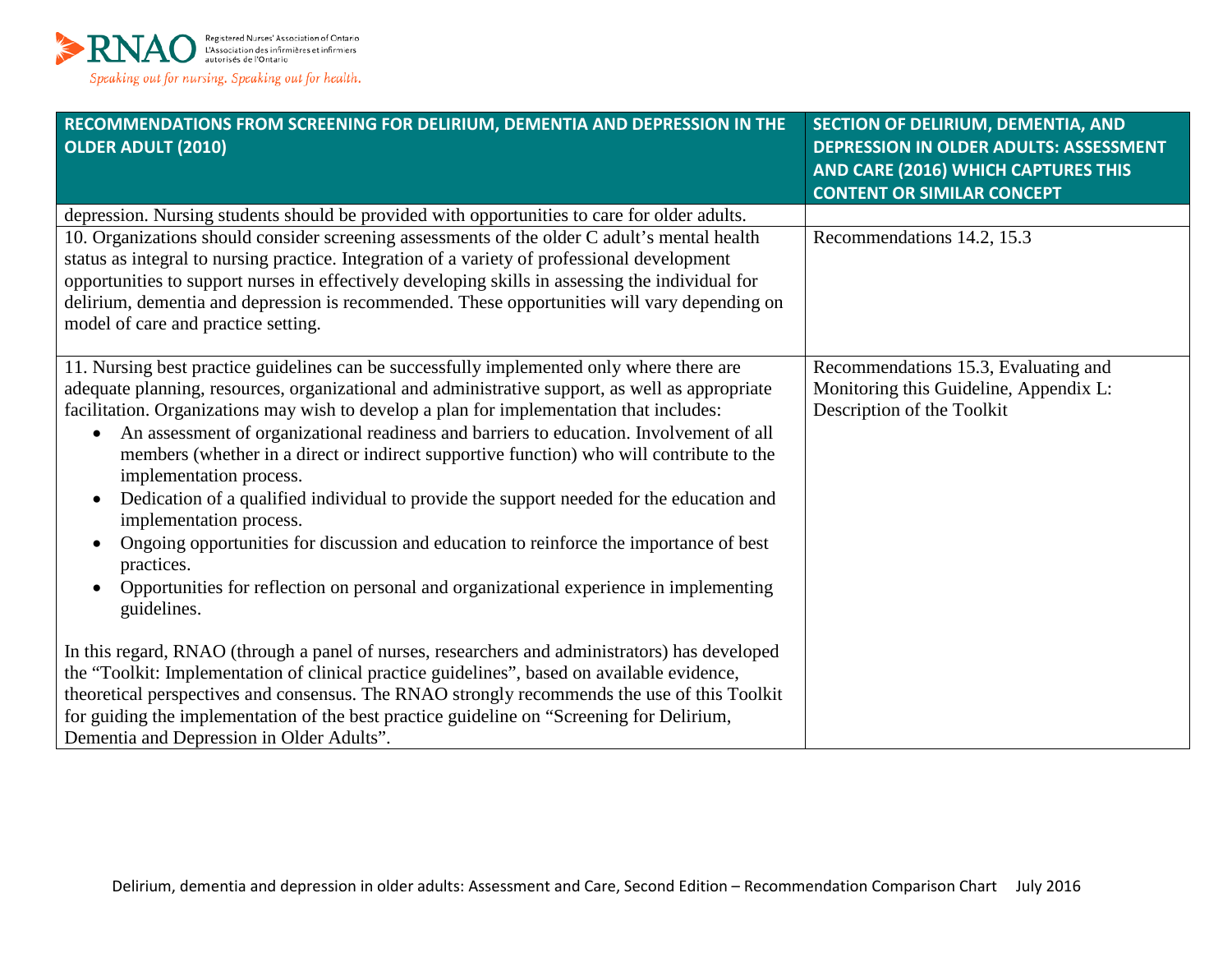

| RECOMMENDATIONS FROM CAREGIVING STRATEGIES FOR OLDER ADULTS WITH DELIRIUM,<br><b>DEMENTIA AND DEPRESSION (2010)</b> |                                                                                    | <b>SECTION OF DELIRIUM, DEMENTIA, AND</b><br><b>DEPRESSION IN OLDER ADULTS:</b><br><b>ASSESSMENT AND CARE (2016) WHICH</b><br><b>CAPTURES THIS CONTENT OR SIMILAR</b><br><b>CONCEPT</b> |
|---------------------------------------------------------------------------------------------------------------------|------------------------------------------------------------------------------------|-----------------------------------------------------------------------------------------------------------------------------------------------------------------------------------------|
| <b>Practice</b>                                                                                                     | 1.1 Nurses should maintain a high index of suspicion for the prevention, early     | Recommendations 2.1, 4.2                                                                                                                                                                |
| <b>Recommendations</b>                                                                                              | recognition and urgent treatment of delirium to support positive outcomes.         |                                                                                                                                                                                         |
| for Delirium                                                                                                        | 1.2 Nurses should use the diagnostic criteria from the Diagnostic and Statistical  | Recommendation 4.2, Table 1                                                                                                                                                             |
|                                                                                                                     | Manual (DSM) IV-R to assess for delirium, and document mental status               |                                                                                                                                                                                         |
|                                                                                                                     | observations of hypoactive and hyperactive delirium.                               | Note: DSM criteria is not specifically                                                                                                                                                  |
|                                                                                                                     |                                                                                    | referred to in the recommendation. The                                                                                                                                                  |
|                                                                                                                     |                                                                                    | latest version, DSM-5 is listed in Appendix                                                                                                                                             |
|                                                                                                                     |                                                                                    | H: Screening and Assessment Tools                                                                                                                                                       |
|                                                                                                                     | 1.3 Nurses should initiate standardized screening methods to identify risk factors | Recommendation 2.1                                                                                                                                                                      |
|                                                                                                                     | for delirium on initial and ongoing assessments.                                   | Appendix G: Delirium Risk Factors and                                                                                                                                                   |
|                                                                                                                     |                                                                                    | Interventions                                                                                                                                                                           |
|                                                                                                                     | 1.4 Nurses have a role in prevention of delirium and should target prevention      | Recommendation 3.1, Appendix G:                                                                                                                                                         |
|                                                                                                                     | efforts to the client's individual risk factors.                                   | Delirium Risk Factors and Interventions                                                                                                                                                 |
|                                                                                                                     | 1.5 In order to target the individual root causes of delirium, nurses working with | Recommendations 3.1, 4.5 Appendix G:                                                                                                                                                    |
|                                                                                                                     | other disciplines must select and record multicomponent care strategies and        | Delirium Risk Factors and Interventions                                                                                                                                                 |
|                                                                                                                     | implement them simultaneously to prevent delirium.                                 |                                                                                                                                                                                         |
|                                                                                                                     | 1.5.1 Consultation/Referral                                                        | Recommendations 1.3, 4.4                                                                                                                                                                |
|                                                                                                                     | Nurses should initiate prompt consultation to specialized services.                |                                                                                                                                                                                         |
|                                                                                                                     | 1.5.2 Physiological Stability/Reversible Causes Nurses are responsible for         | Guiding Principles and Assumptions                                                                                                                                                      |
|                                                                                                                     | assessing, interpreting, managing, documenting and communicating the               | Recommendations 4.5, 5.1                                                                                                                                                                |
|                                                                                                                     | physiological status of their client on an ongoing basis.                          |                                                                                                                                                                                         |
|                                                                                                                     | 1.5.3 Pharmacological                                                              | Recommendations 1.5, 4.5                                                                                                                                                                |
|                                                                                                                     | Nurses need to maintain awareness of the effect of pharmacological                 |                                                                                                                                                                                         |
|                                                                                                                     | interventions, carefully review the older adults' medication profiles, and report  |                                                                                                                                                                                         |
|                                                                                                                     | medications that may contribute to potential delirium.                             |                                                                                                                                                                                         |
|                                                                                                                     | 1.5.4 Environmental                                                                | Recommendations 3.1, 4.5, Appendix G:                                                                                                                                                   |
|                                                                                                                     | Nurses need to identify, reduce, or eliminate environmental factors that may       | Delirium Risk Factors and Interventions                                                                                                                                                 |
|                                                                                                                     | contribute to delirium.                                                            |                                                                                                                                                                                         |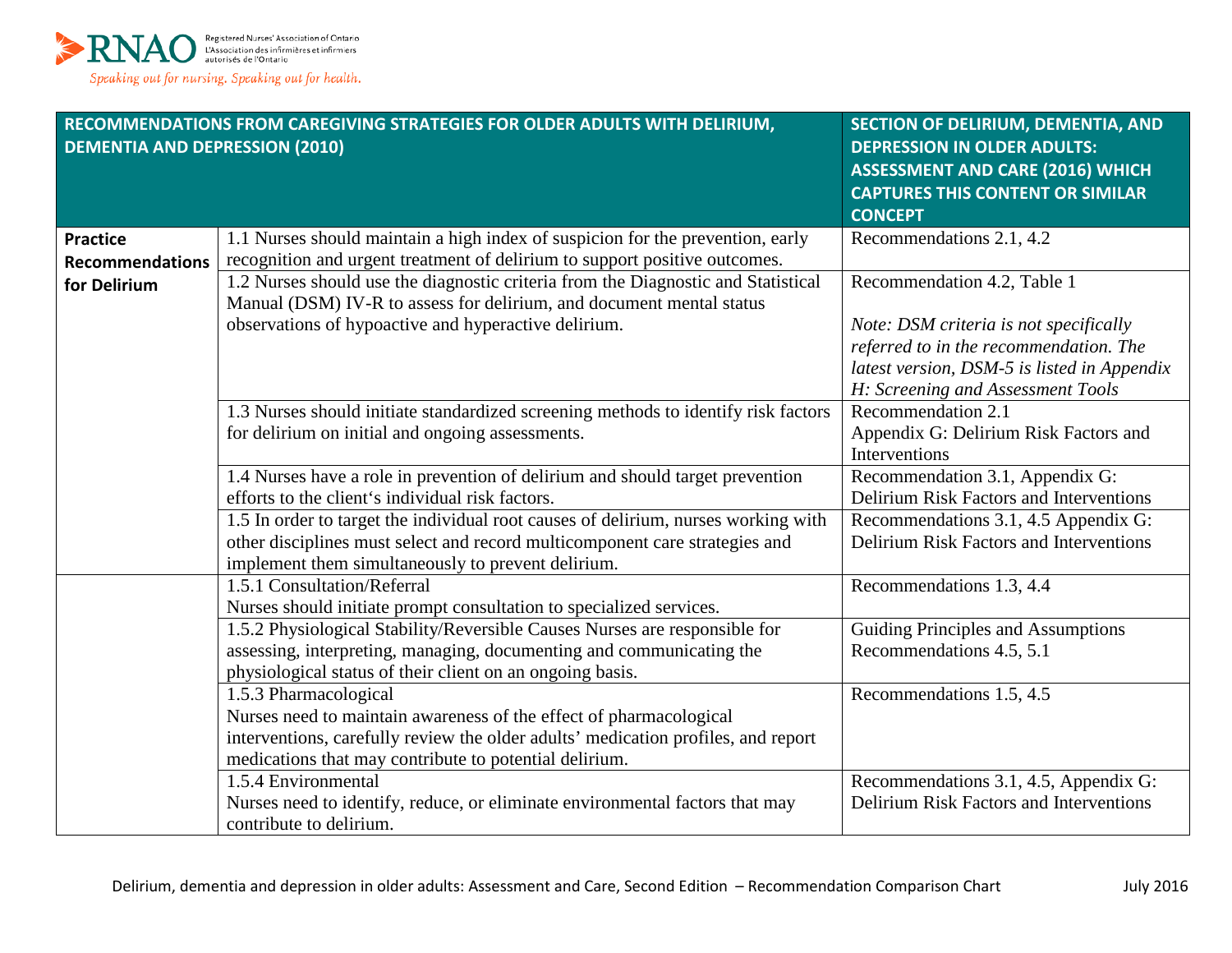

| <b>DEMENTIA AND DEPRESSION (2010)</b>  | RECOMMENDATIONS FROM CAREGIVING STRATEGIES FOR OLDER ADULTS WITH DELIRIUM,                                                                                                                                                                                                                                                                                                                                                                                                                                                                                                         | <b>SECTION OF DELIRIUM, DEMENTIA, AND</b><br><b>DEPRESSION IN OLDER ADULTS:</b><br><b>ASSESSMENT AND CARE (2016) WHICH</b><br><b>CAPTURES THIS CONTENT OR SIMILAR</b><br><b>CONCEPT</b> |
|----------------------------------------|------------------------------------------------------------------------------------------------------------------------------------------------------------------------------------------------------------------------------------------------------------------------------------------------------------------------------------------------------------------------------------------------------------------------------------------------------------------------------------------------------------------------------------------------------------------------------------|-----------------------------------------------------------------------------------------------------------------------------------------------------------------------------------------|
|                                        | 1.5.5 Education<br>Nurses should maintain current knowledge of delirium and provide delirium<br>education to the older adult and family.                                                                                                                                                                                                                                                                                                                                                                                                                                           | Recommendations 4.6, 14.2                                                                                                                                                               |
|                                        | 1.5.6 Communication/Emotional Support Nurses need to establish and maintain<br>a therapeutic supportive relationship with older adults based on the individual's<br>social and psychological aspects.                                                                                                                                                                                                                                                                                                                                                                              | Guiding Principles and Assumptions<br>Recommendation 1.1                                                                                                                                |
|                                        | 1.5.7 Behavioural Strategies: Nurses have a role in the prevention, identification<br>and implementation of delirium care approaches to minimize responsive<br>behaviours of the person and provide a safe environment. Further, it is<br>recommended that restraints should only be used as a last resort to prevent harm<br>to self and others.                                                                                                                                                                                                                                  | Recommendations 1.6, 4.5, Appendix G:<br>Delirium Risk Factors and Interventions                                                                                                        |
|                                        | 1.6 Nurses must monitor, evaluate, and modify the multi-component intervention<br>strategies on an ongoing basis to address the fluctuating course associated with<br>delirium.                                                                                                                                                                                                                                                                                                                                                                                                    | Recommendations 4.5, 5.1                                                                                                                                                                |
| <b>Practice</b>                        | 2.1 Nurses should maintain a high index of suspicion for the early symptoms of                                                                                                                                                                                                                                                                                                                                                                                                                                                                                                     | Recommendations 1.2, 6.1a                                                                                                                                                               |
| <b>Recommendations</b><br>for Dementia | dementia to initiate appropriate assessments and facilitate individualized care.<br>2.2 Nurses should have knowledge of the most common presenting symptoms<br>of: Alzheimer Disease, Vascular Dementia, Frontotemporal Lobe Dementia,<br>Lewy Body Dementia, and be aware that there are mixed dementias.<br>2.3 Nurses should contribute to comprehensive standardized assessments to rule<br>out or support the identification and monitoring of dementia based on their<br>ongoing observations and expressed concerns from the client, family, and<br>interdisciplinary team. | Recommendations 14.2, Appendix D:<br>Comparison of the Clinical Features of<br>Delirium, Dementia, and Depression<br>Recommendation 6.1a, 6.2                                           |
|                                        | 2.4 Nurses should create partnerships with family members or significant others<br>in the care of clients. This is true for clients who live in either the community or<br>in healthcare facilities.<br>2.5 Nurses should know their clients, recognize their retained abilities,                                                                                                                                                                                                                                                                                                  | Guiding Principles and Assumptions<br>Recommendation 1.1<br>Recommendations 6.2, 6.3, 7.1, 8.3                                                                                          |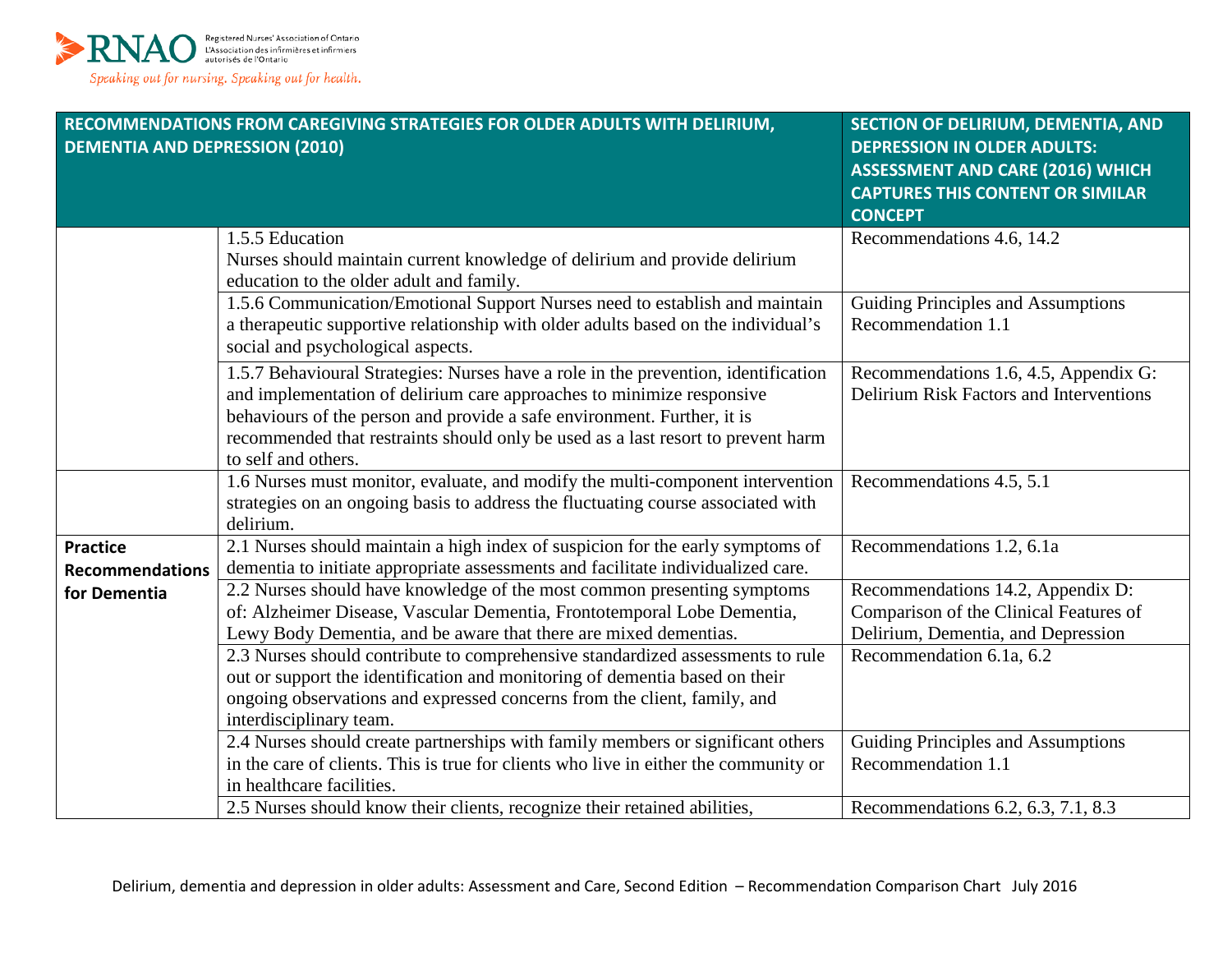

| RECOMMENDATIONS FROM CAREGIVING STRATEGIES FOR OLDER ADULTS WITH DELIRIUM,<br><b>DEMENTIA AND DEPRESSION (2010)</b> |                                                                                                                                                                                                                                                                                                                                                                                                                 | SECTION OF DELIRIUM, DEMENTIA, AND<br><b>DEPRESSION IN OLDER ADULTS:</b><br><b>ASSESSMENT AND CARE (2016) WHICH</b><br><b>CAPTURES THIS CONTENT OR SIMILAR</b>                                          |
|---------------------------------------------------------------------------------------------------------------------|-----------------------------------------------------------------------------------------------------------------------------------------------------------------------------------------------------------------------------------------------------------------------------------------------------------------------------------------------------------------------------------------------------------------|---------------------------------------------------------------------------------------------------------------------------------------------------------------------------------------------------------|
|                                                                                                                     |                                                                                                                                                                                                                                                                                                                                                                                                                 | <b>CONCEPT</b>                                                                                                                                                                                          |
|                                                                                                                     | understand the impact of the environment, and relate effectively when tailoring<br>and implementing their caregiving strategies.                                                                                                                                                                                                                                                                                | <b>Guiding Principles and Assumptions</b><br>Appendix K: Attitudes, Skills, and<br>Knowledge That Are Beneficial for<br>Communication in Dementia Care                                                  |
|                                                                                                                     | 2.6 Nurses caring for clients with dementia should be knowledgeable about pain<br>assessment and management in this population to promote physical and<br>emotional well-being.                                                                                                                                                                                                                                 | Recommendations 6.4, 8.2                                                                                                                                                                                |
|                                                                                                                     | 2.7 Nurses caring for clients with dementia should be knowledgeable about non-<br>pharmacological interventions for managing behaviour to promote physical and<br>psychological well-being.                                                                                                                                                                                                                     | Recommendation 6.3, 7.1                                                                                                                                                                                 |
|                                                                                                                     | 2.8 Nurses caring for clients with dementia should be knowledgeable about<br>pharmacological interventions, and contribute to the decisions and education<br>regarding the risks and benefits of medication for targeted symptoms, monitor<br>for efficacy and side effects, document response, and advocate for re-evaluation<br>and withdrawal of psychotropics after a time period of behavioural stability. | Recommendations 1.5, 8.5a, Appendix F:<br>Resources for Optimal Medication use in<br><b>Older Adults</b>                                                                                                |
|                                                                                                                     | 2.9 Nurses caring for older adults should promote healthy aging and protective<br>strategies to minimize the risk of future cognitive changes.                                                                                                                                                                                                                                                                  | Recommendation $\overline{8.4}$                                                                                                                                                                         |
| <b>Practice</b><br><b>Recommendations</b>                                                                           | 3.1 Nurses should maintain a high index of suspicion for early recognition/early<br>treatment of depression in order to facilitate support and individualized care.                                                                                                                                                                                                                                             | Recommendation 1.2, 10.1                                                                                                                                                                                |
| for Depression                                                                                                      | 3.2 Nurses should use the diagnostic criteria from the Diagnostic and Statistical<br>Manual (DSM) IV-R to assess for depression.                                                                                                                                                                                                                                                                                | Recommendation 10.1 and Table 4<br>Note: DSM criteria is not specifically<br>referred to in the recommendation. The<br>latest version, DSM-5 is listed in Appendix<br>H: Screening and Assessment Tools |
|                                                                                                                     | 3.3 Nurses should use standardized assessment tools to identify the predisposing<br>and precipitating risk factors associated with depression                                                                                                                                                                                                                                                                   | Recommendation 10.1 and Table 4,<br>Appendix H: Screening and Assessment<br><b>Tools</b>                                                                                                                |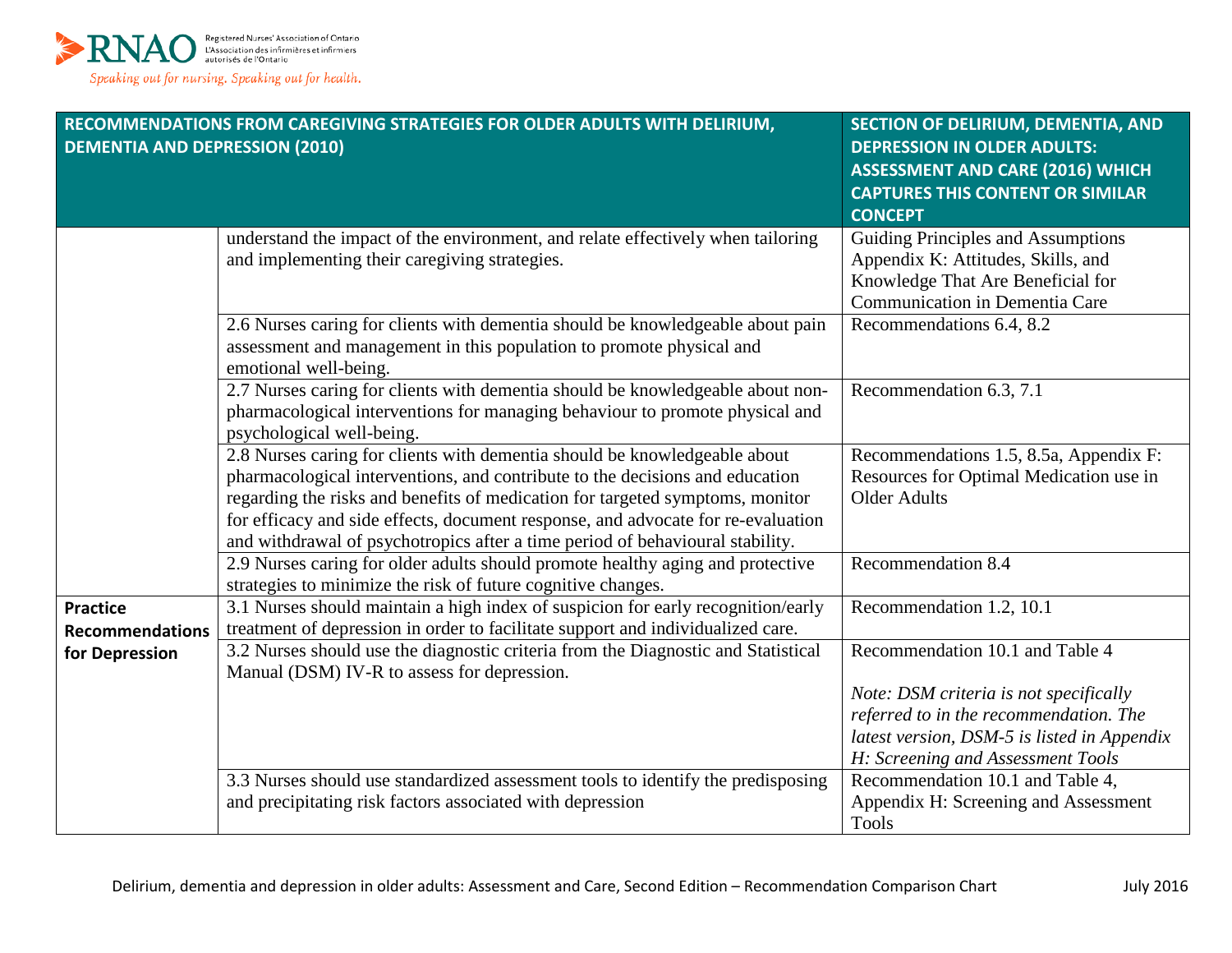

| <b>DEMENTIA AND DEPRESSION (2010)</b> | RECOMMENDATIONS FROM CAREGIVING STRATEGIES FOR OLDER ADULTS WITH DELIRIUM,                                                                                         | SECTION OF DELIRIUM, DEMENTIA, AND<br><b>DEPRESSION IN OLDER ADULTS:</b><br><b>ASSESSMENT AND CARE (2016) WHICH</b> |
|---------------------------------------|--------------------------------------------------------------------------------------------------------------------------------------------------------------------|---------------------------------------------------------------------------------------------------------------------|
|                                       |                                                                                                                                                                    | <b>CAPTURES THIS CONTENT OR SIMILAR</b><br><b>CONCEPT</b>                                                           |
|                                       | 3.4 Nurses must initiate prompt attention for clients exhibiting suicidal ideation<br>or intent to harm others.                                                    | Recommendations 10.2, 10.3                                                                                          |
|                                       | 3.5 Nurses must be aware of multi-component care strategies for depression.<br>3.5.1 Non-pharmacological interventions                                             | Recommendations 11.1, 12.1 and Table 5                                                                              |
|                                       | 3.5.2 Pharmacological caregiving strategies                                                                                                                        |                                                                                                                     |
|                                       | 3.6 Nurses need to facilitate creative client/family/community partnerships to<br>ensure quality care that is individualized for the older client with depression. | Recommendations 1.1, 11.1                                                                                           |
|                                       | 3.7 Nurses should monitor the older adult for re-occurrence of depression for 6                                                                                    | Recommendation 13.1                                                                                                 |
|                                       | months to 2 years in the early stages of recovery and ongoing for those with                                                                                       | Note: Recommendation does not specify a                                                                             |
|                                       | chronic depression.                                                                                                                                                | time frame for monitoring depression                                                                                |
| <b>Practice</b>                       | 4.1 In consultation/collaboration with the interdisciplinary team:                                                                                                 | Recommendations 1.4a, 1.4b                                                                                          |
| <b>Recommendations</b>                | Nurses should determine if a client is capable of personal care, treatment<br>$\bullet$                                                                            |                                                                                                                     |
| for Delirium,                         | and property decisions.                                                                                                                                            |                                                                                                                     |
| <b>Dementia and</b>                   | If a client is incapable, nurses should approach the substitute decision<br>$\bullet$                                                                              |                                                                                                                     |
| <b>Depression</b>                     | makers regarding care decisions.                                                                                                                                   |                                                                                                                     |
|                                       | Nurses should determine who the client has appointed as Powers of                                                                                                  |                                                                                                                     |
|                                       | Attorney (POA) for personal care and property and whenever possible                                                                                                |                                                                                                                     |
|                                       | include the Powers of Attorney along with the client in decision making,<br>consent and care planning.                                                             |                                                                                                                     |
|                                       | If there is no Power of Attorney for personal care, nurses should                                                                                                  |                                                                                                                     |
|                                       | encourage and facilitate the process for older adults to appoint Powers of                                                                                         |                                                                                                                     |
|                                       | Attorney for personal care and to have discussions about end of life                                                                                               |                                                                                                                     |
|                                       | treatment and wishes while mentally capable.                                                                                                                       |                                                                                                                     |
|                                       | 4.2 In care settings where Resident Assessment Instrument (RAI) and Minimum                                                                                        | Note: The RAI and MDS are listed, among                                                                             |
|                                       | Data Set (MDS) instruments are mandated assessment tools, nurses should                                                                                            | other tools in Appendix H: Screening and                                                                            |
|                                       | utilize the MDS data to assist with assessment for delirium, dementia and                                                                                          | <b>Assessment Tools</b>                                                                                             |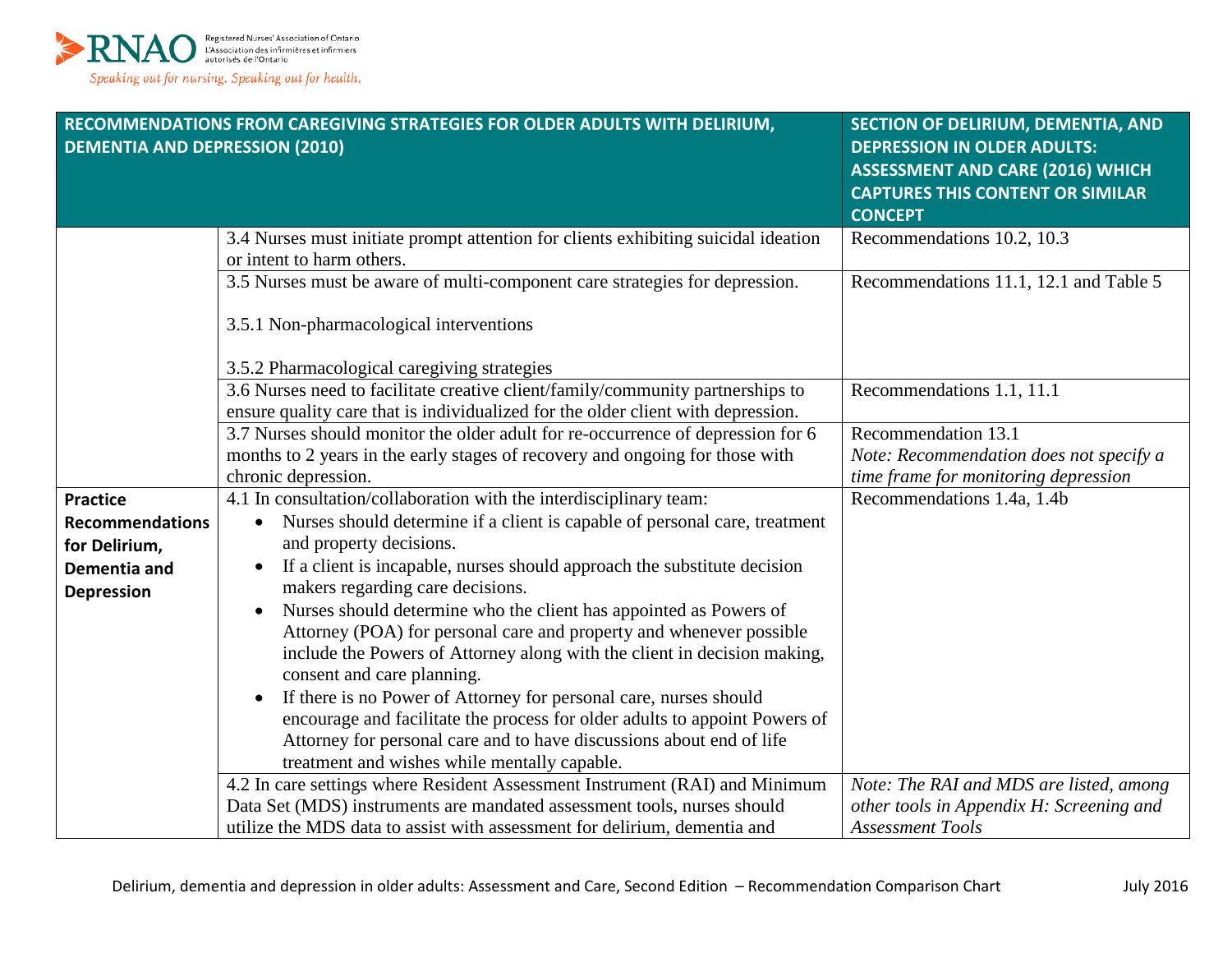

| <b>DEMENTIA AND DEPRESSION (2010)</b>      | RECOMMENDATIONS FROM CAREGIVING STRATEGIES FOR OLDER ADULTS WITH DELIRIUM,                                                                                                                                                                                                                                                                                    | SECTION OF DELIRIUM, DEMENTIA, AND<br><b>DEPRESSION IN OLDER ADULTS:</b><br><b>ASSESSMENT AND CARE (2016) WHICH</b><br><b>CAPTURES THIS CONTENT OR SIMILAR</b><br><b>CONCEPT</b> |
|--------------------------------------------|---------------------------------------------------------------------------------------------------------------------------------------------------------------------------------------------------------------------------------------------------------------------------------------------------------------------------------------------------------------|----------------------------------------------------------------------------------------------------------------------------------------------------------------------------------|
|                                            | depression.                                                                                                                                                                                                                                                                                                                                                   |                                                                                                                                                                                  |
|                                            | 4.3 Nurses should avoid physical and chemical restraints as first line care<br>strategies for older adults with delirium, dementia and depression.                                                                                                                                                                                                            | Recommendation 1.6                                                                                                                                                               |
| <b>Education</b>                           | 5.1 All entry-level nursing programs should include specialized content about<br>the older adult such as normal aging, involvement of client and family<br>throughout the process of nursing care, diseases of old age, assessment and<br>management of delirium, dementia and depression, communication techniques<br>and appropriate nursing interventions. | Recommendation 14.1                                                                                                                                                              |
| <b>Organization &amp;</b><br><b>Policy</b> | 6.1 Organizations should consider integration of a variety of professional<br>development opportunities to support nurses in effectively developing<br>knowledge and skills to provide care for older adults with delirium, dementia<br>and depression.                                                                                                       | Recommendation 14.2                                                                                                                                                              |
|                                            | 6.2 Healthcare agencies should implement a model of care that promotes<br>consistency of the nurse/client relationship.                                                                                                                                                                                                                                       | Recommendations 15.1 discusses Healthy<br>Work Environment concepts and<br>guidelines; 15.4 addresses communication<br>and coordination of care and care<br>transitions          |
|                                            | 6.3 Agencies should ensure that nurses' workloads are maintained at levels<br>conducive to care of persons with delirium, dementia and depression.                                                                                                                                                                                                            | Recommendation 15.1                                                                                                                                                              |
|                                            | 6.4 Staffing decisions must consider client acuity, complexity level, and the<br>availability of expert resources.                                                                                                                                                                                                                                            | Recommendation 15.1                                                                                                                                                              |
|                                            | 6.5 Organizations must consider the nurses' well-being as vital to provide care to<br>persons with delirium, dementia and depression.                                                                                                                                                                                                                         | Recommendation 14.2, 15.1                                                                                                                                                        |
|                                            | 6.6 Healthcare agencies should ensure the coordination of care through the<br>appropriate processes to transfer information (e.g., appropriate referrals,<br>communication, documentation, policies that support formal methods of<br>information transfer, and networking between healthcare providers).                                                     | Recommendation 15.4                                                                                                                                                              |
|                                            | 6.7 (Delirium) Brief screening questions for delirium should be incorporated into                                                                                                                                                                                                                                                                             | Recommendation 15.3                                                                                                                                                              |